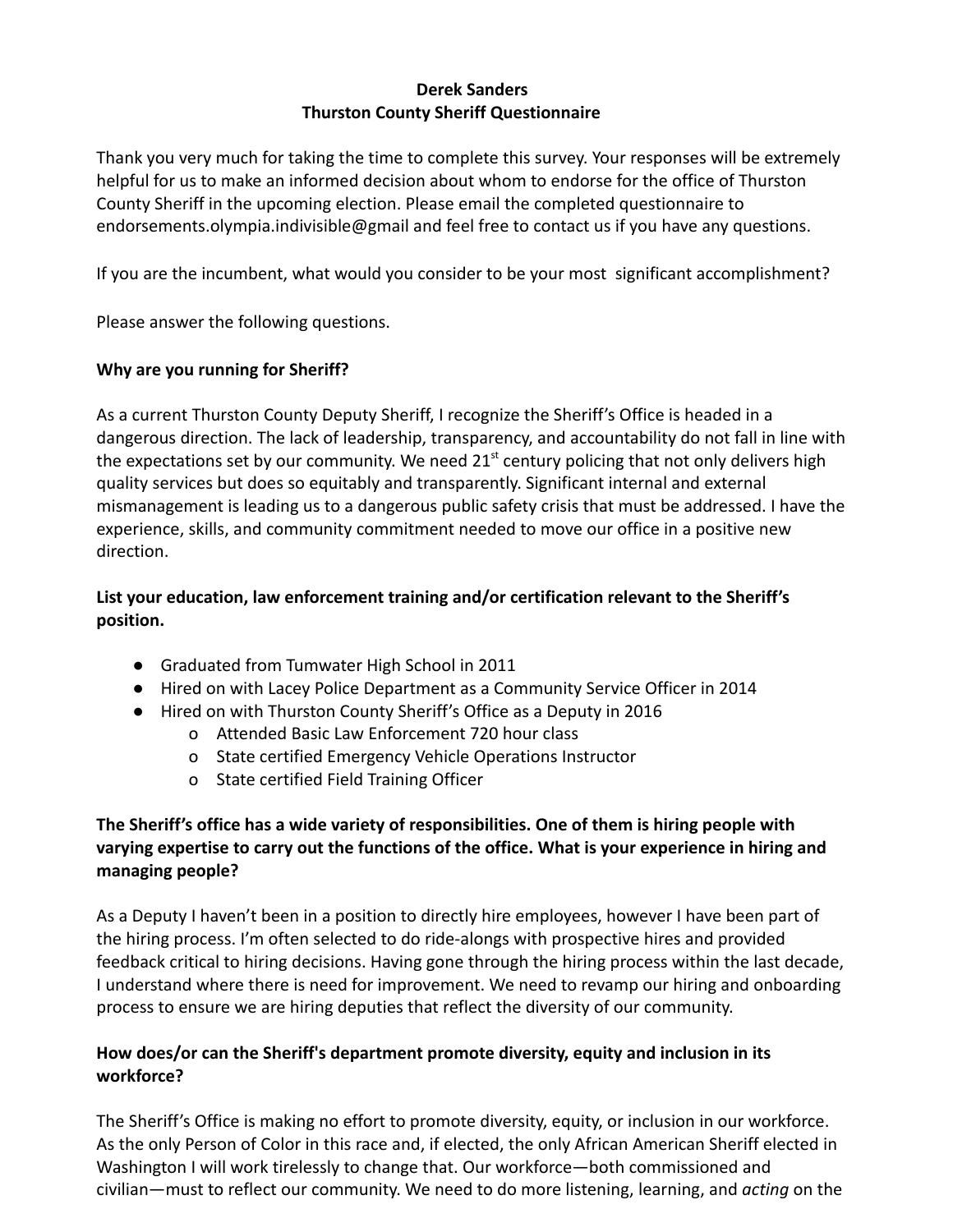feedback we receive from the community and incorporate it in our hiring, policies, and operations. If we are going to serve our community we need to be an active and engaged partner.

### **What are the most important issues facing Thurston County law enforcement in this campaign?**

*Adapt to the times and community expectations.* We are here to serve the community. We can't do that unless we are intentionally engaging and listening. This includes hiring, policy implementation, and operational best practices. We need to find ways to more tightly integrate with the community and build relationships, whether this is through community oversight opportunities, volunteer opportunities, career opportunities, and so on.

*Employee morale*. We are facing a historic staffing crisis due to mismanagement. This results in mandatory overtime, minimum staffing standards not being met, burnout, among other things, all of which create a safety hazard for employees and the public. Thurston County is now the lowest paid full service agency in the County, and subsequently among the lowest staffed Sheriff's Office in the state.

*Transparency and accountability*. This should be a foundation in everything we do. Our agency has had significant deputy misconduct and incidents that have been swept under the rug. This validates community mistrust and directly contributes to low employee morale for those trying to do the right thing. We must ensure we are accountable, transparent, and willing to continuously improve.

### **How is your campaign being funded?**

My campaign is being funded by friends, family, and community members who want to take our Sheriff's office in a positive, community-driven direction.

### **What is your vision for the Thurston county sheriff's department?**

A top tier, professional agency that is heavily intertwined with its constituents through a holistic approach of prevention, services, and enforcement. Leading the agency, I will foster a culture where Deputies *want* to work here and citizen input is valued and acted upon to reach public safety goals.

# **Does the Sheriff's office have the authority to decide not to enforce laws that were enacted by either the legislative or initiative process? Explain your answer.**

It depends on the situation. If there is a state mandate that is passed by the legislature it should be enforced. However, if it is a misdemeanor crime not threatening life or public safety I believe officer discretion is important. It's what has allowed me to decide that instead of taking someone to jail for theft, I can pay for their \$17 in food as an alternative. It is also what allows a Deputy to not write a speeding ticket, or impound a vehicle.

### **Could a decision not to enforce a law create an incident where Thurston County could be held liable?**

This is the far more important portion of this question: what are the risks of the decision, and if something goes wrong, is it something you're willing to stand in the face of scrutiny for? Discretion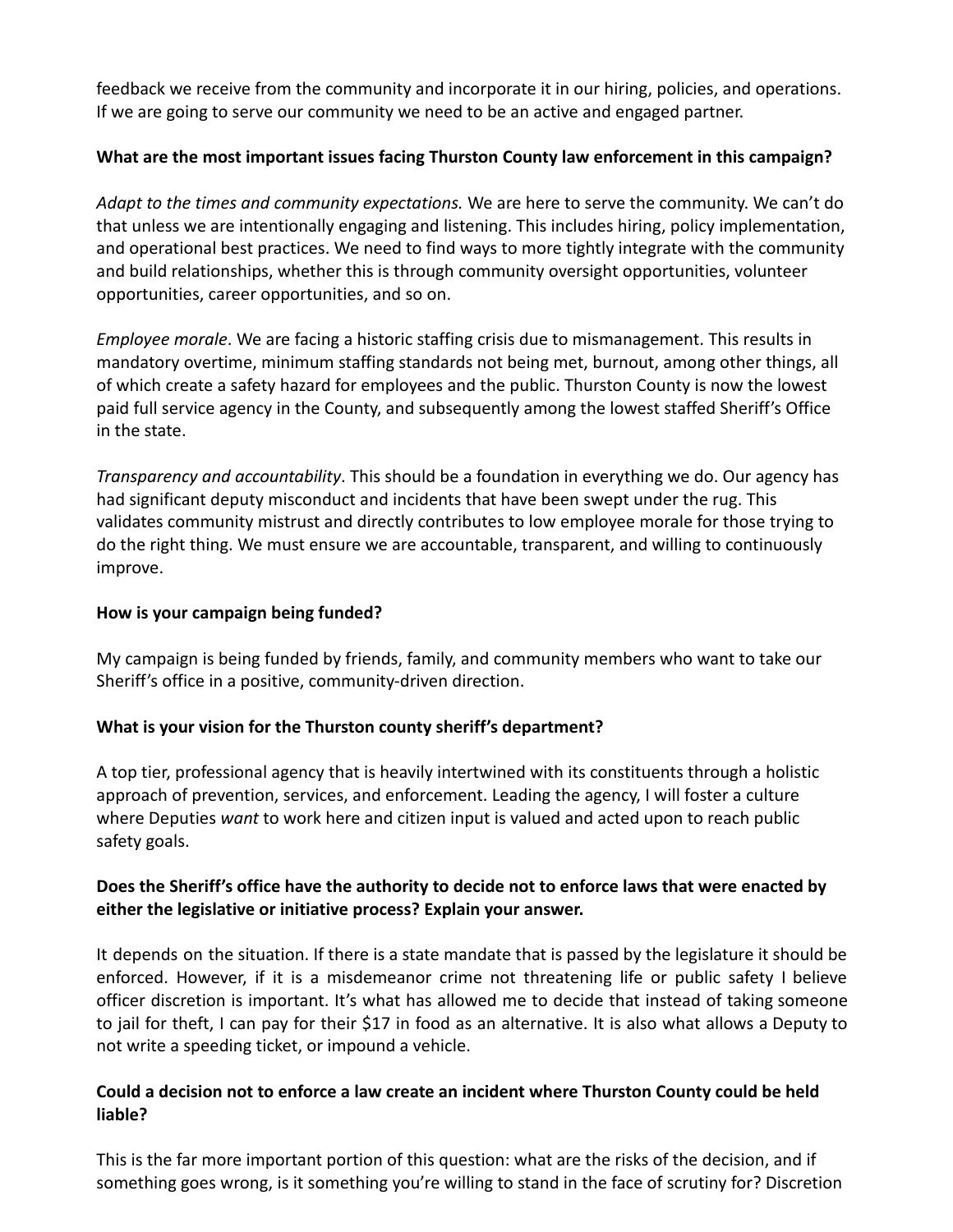must be articulately explained, because unchecked it can be a weapon wielded to enforce racism, aporophobia, and an unbalanced criminal justice system. Regardless, the Sheriff's Office could very likely be held liable when choosing not to enforce a law, which means the taxpayers are on the hook. We need to be very careful to ensure we reduce liability exposure while still being equitable and treating residents with respect and compassion.

# **How would you prioritize nuisance violations of the law? For example speeding and noise complaints? Explain your position.**

Nuisance laws are impactful to the peace and tranquility within our unincorporated county. Our county, and the reasons people move out to the county, are extremely diverse. Some move out to the county for peace and quiet, and others move out to the county for the ability to set up a dirt bike track on their two acre parcel. The needs of both must be balanced, and violations for such noise issues should be dealt with in accordance with county ordinance, education and being a good neighbor first, with enforcement being a last resort.

Speeding is in a separate category as it is a factor in most of our collisions in the county. Because of this, I would classify speeding as a public safety issue. What does not change for me is how we handle the issue:

- 1. Education explain *why* it is necessary to slow down (numerous fatality collisions in the area, school zone, etc)
- 2. Engineering should we reconsider a speed limit change? Is the speed limit reasonable?
- 3. Enforcement After taking into consideration the aforementioned, is a speeding ticket going to improve overall safety
	- a. Can alternate programs be installed rather than cash penalties where the violator can be educated instead of purely receiving a financial punishment?

# **Since the George Floyd episode the Washington State Legislature has passed legislation designed to prevent a similar incident happening in Washington State. What is your opinion of this legislation and its effectiveness?**

I fully support the efforts to decertify officers and deputies who have been found to have committed qualifying misconduct. For far too long, an Officer could commit an inappropriate action and get fired for dishonesty, then apply at the next agency. With expanded decertification funding and authority, we can ensure that such an individual never holds a position of authority ever again.

Some of the reforms related to police tactics and tools I absolutely agree with such as banning chokeholds, ammunition larger the .50 caliber, and no-knock warrants, as well as greater review and approval for use of tear gas. Others have had severely negative impacts on our community and public safety, such as: a near ban on police pursuits, a ban on investigative stops (amended in 2022), an unintended ban on less lethal bean bag rounds, and changing the standard of pursuits from probable cause to reasonable suspicion. I believe we can still achieve the objective while working toward better legislation.

**What are your thoughts about the Law Enforcement Assisted Diversion (LEAD) program in Thurston County? Do you support the expansion of the program recently approved by the Thurston Board of County Commissioners?**